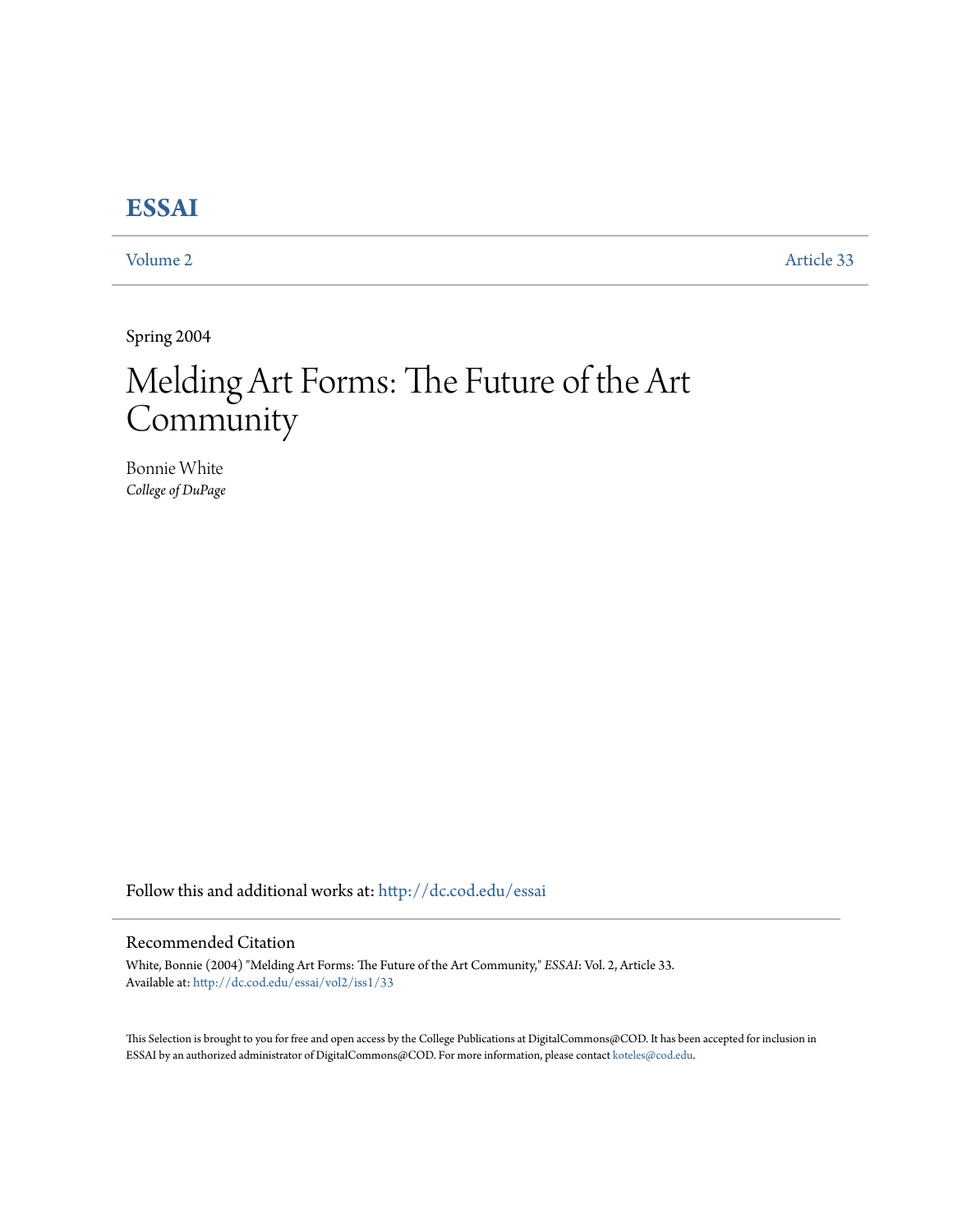#### Melding Art Forms: The Future of the Art Community

#### by Bonnie White

#### (English 103)

The Assignment: Write either an informative, objective report or an argumentative position paper (your choice) on a research question of your choice that is related to your major or program of study. You may also elect to examine some issue/question from the perspective of someone in your field of study (for instance, how a psychologist might look at gun control).

he art world is one of great vastness and possibility. In this day and age, there are so many options for artists on how they can express themselves. The traditional roles of painter, sculptor, or writer have become a thing of the past. Why, here at COD alone there are so many art classes that a The art world is one of great vastness and possibility. In this day and age, there are so many optio for artists on how they can express themselves. The traditional roles of painter, sculptor, or write have become a thing selection would be like at Columbia Art School or even the Art Institute of Illinois. It is a forever changing market, affected by everything from war to technological advances. Artists, as individuals, are also changing, due to their desires to expand on what is considered art. This is where I fit in, as part of a new generation of artists seeking personal satisfaction in their work.

Currently I am majoring in visual arts as well as writing. One of my grandest dreams has always been to write and illustrate all my own work. This could be in the form of books, with occasional illustrations, 'word' painting, or even public art. I have to ask myself, though, if there is a future in the combination of visual and written art. If so, where is this future and what are the career options? You might also ask me, "Why are these two skills, or any artistic skills for that matter, so closely related?" We can explore the possibilities of these combinations by looking at certain artists like Keith Haring and Faith Ringgold who have done combination art work. We can also look to the world of children's books and author/illustrator Maurice Sendak. There are even writers who write specifically about art! Last, I will give you a glimpse into the future of the art market and show you *why* these two skills are so related.

The first way I would like to look at this question would be to explore it from a formal art perspective. I have been painting for about three years and writing poetry, short fiction and essays for seven years. I hope that one day I can be more widely published and have shows for my art. A lot of what I do would probably not be considered 'fine' art, due to its modern taste and subject matter. By no means does this equal amateur work, though. Many artists have followed in the footsteps of Andy Warhol, creating 'pop' art that reaches out to modern man, not art gurus. They create art work that is easily understood and can be appreciated by everyone. One artist in particular sprung up in the early 1980's: Keith Haring. While he was an art student, he was disgusted by the rules of classic art and longed to create his own vision: Art for the community (*Drawing the Line*). He also found himself very displeased with the modern world, and was not afraid to let it show in his work (Haring 124).

Haring is best known for his characters or symbols that he used in all his art. Whether it was a chalk drawing on an empty subway panel, a marker drawing on a t-shirt, or part of the large mural he did on the Berlin Wall, it would appear his largest vessel was semiotics. He communicated with his observers through pictures and phrases that had much grander meanings (see fig.1, Haring 244). Not only was his art public to view, but his messages were for the public as well. Haring loved to do large murals, and it was in these murals that he coined such popular phrases as "Crack is whack," and "Safe sex or no sex," (*Drawing the Line*). These are very simple statements, but in the mid to late 1980's, they meant much more. In a time where the artistic *and* working community were being ravaged by drugs and AIDS, his worked reached out to thousands of people across the world.

A very good point is made by Haring in the book *Keith Haring Journals*, in which he wrote, on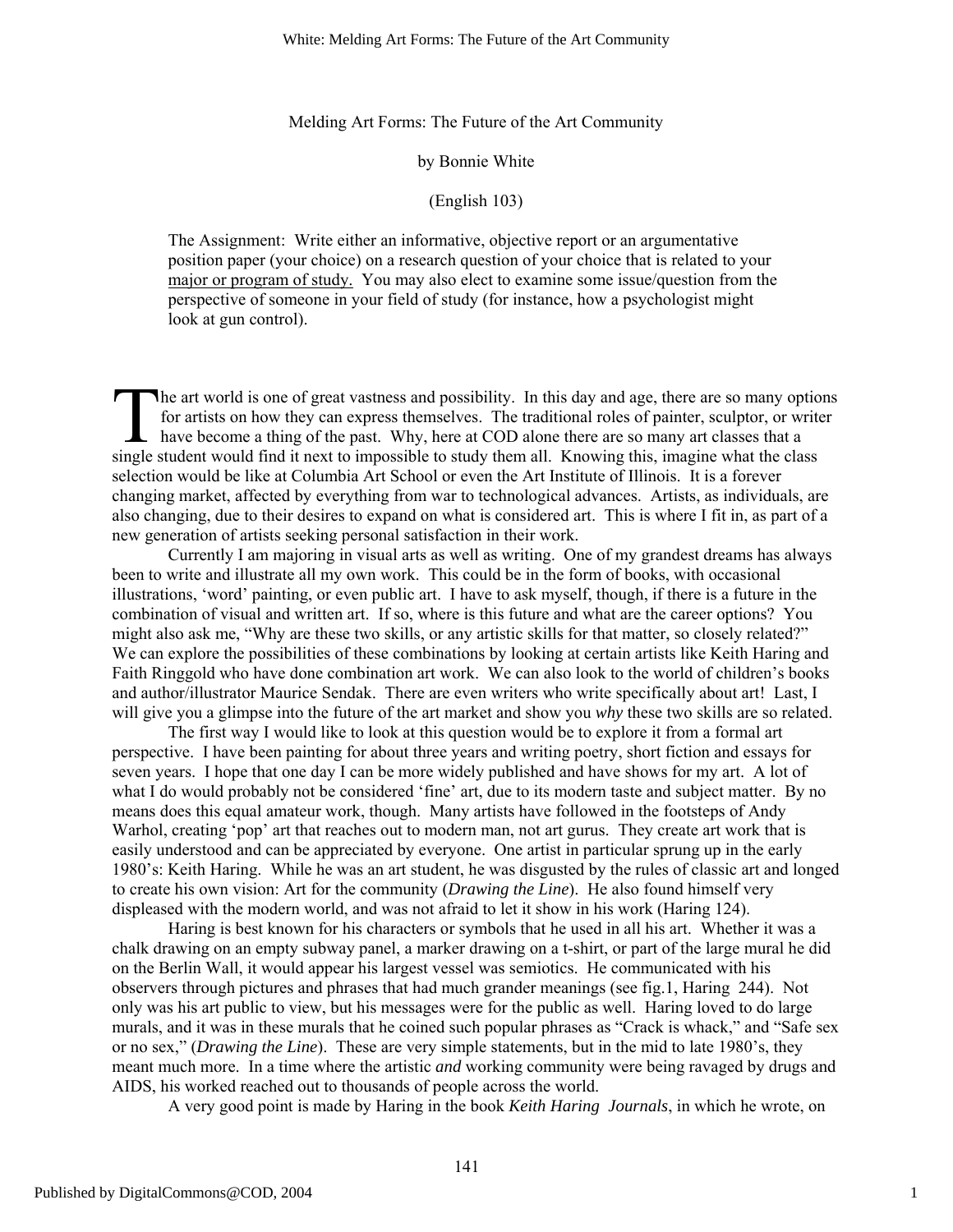#### *ESSAI, Vol. 2 [2004], Art. 33*

May 31,1983: "The role of the image maker cannot be seen as the same as it was a 100 years ago. The rate of change is accelerating at an increasingly rapid speed and the artist has to change with it … Our imagination is our greatest hope for survival" (82). This leads me to another artist by the name of Faith Ringgold. Faith grew up in Harlem in the 1930's, and despite the poverty of her community, got a degree in fine art and taught art at New York City public schools for 18 years (Bray). In 1983, she completed her first story quilt, which was a combination of three different art forms : painting, quilting, and writing. Theses story quilts came to be her trade mark and, ironically, her favorite thing to make as well. She would use the knowledge of her heritage to make the quilt itself, then her creativity to paint a moving picture on its surface and even accompany the picture with a story (*Faith Ringgold*).

In an article by Pamela Bray entitled "Faith Ringgold: Artist Storyteller," Bray talks about the significance of Ringgold's work and how effective it is in getting her point across. Bray says, "Because artists speak through their art, they must give careful consideration to the medium that will best deliver their message." This means that the artists must find how they communicate best. In the case of Ringgold, she used a quilt as her medium, and the combination of pictures and storytelling to communicate her deep relations with the African-American community. She branched out even further when she created a children's book entitled *Tar Beach*, which was based on a story quilt she had created years back. This book won the 1991 Parent's Choice award, and it's not hard to see why. The story is slightly autobiographical of Faith's childhood, as it's main character is an eight-year-old girl who lives in the Bronx in 1939. The story is touching, and the art work is beautiful in its child-like simplicity.

Children's books are cherished in our hearts forever, whether they are about the memories of ones that we read as kids or maybe books that we are now reading to our own kids. They are so simple, yet profound enough to make us remember them for the rest of our lives. So why, then, are the creators of these books perpetually put down as mediocre? What greater combination of written and visual stimuli can there be than the child's book? It takes a great amount of skill to capture a child's attention, and even more skill to hold it! Author and illustrator Maurice Sendak talks about this in his video interview *Getting to Know Maurice Sendak*. He talks about how the inspiration for one of his most famous works, *Where the Wild Things Are*, came chiefly from real life. He was the little boy, always ready to get into mischief, and the monsters were his older family members (who he thought looked 'scary' as child and 'ate him up' with their affection). Sendak states, "Why would a child turn a page? A child isn't polite ... If they hate the first two pages it's Whamo! against the wall and that's the end of the book. They don't care if it's won 18 Caldecott Awards, right?" He continues to talk about the art of sucking children into the world of the book, and he even compares the repetitious page turning to a rhythm of sorts.

Maybe now it is easier to see why we, as an artistic community, need to place more value in a good children's author/illustrator. Not only does their work create a different kind of challenge, but these books are also starting to be used as learning tools. Teachers in elementary classrooms are using visual art forms more and more as learning aids. Kathy A. Miller-Hewes wrote an article about such learning techniques called "Making the Connection: Children's Books and the Visual Arts." In her article she documents a few specific classroom exercises that are performed involving visual art. In one example, a group of children read *and* observed the contents of three different books involving dragons. The kids soon started to realize that their 'trained' idea of what a dragon looked like wasn't always right. Soon they started talking about what a dragon *could* look like, as apposed to what it *should* look like, and that the possibilities were endless. Miller-Hewes says that, "Using children's books to motivate learning in visual art can be rewarding for the teacher and the student."

So far I have found many sources on including written art with visual art. What happens, though, if you flip the spectrum and write *about* art? We just looked at how some teachers are using visual images to expand their students' concepts of art. Now we're going to look at something similar: using writing as an accompaniment and understanding of art. I have an exercise for you to try, if you like. Pick an object, any object, and study it in detail for about five minutes. When the time is up, put the object out of sight and try to write as many descriptive attributes about it as you can remember. After you can think of no more, give someone else the description paper and see if they can guess what you are talking about. This exercise is a great example of how much we can overlook minor details and descriptions, because we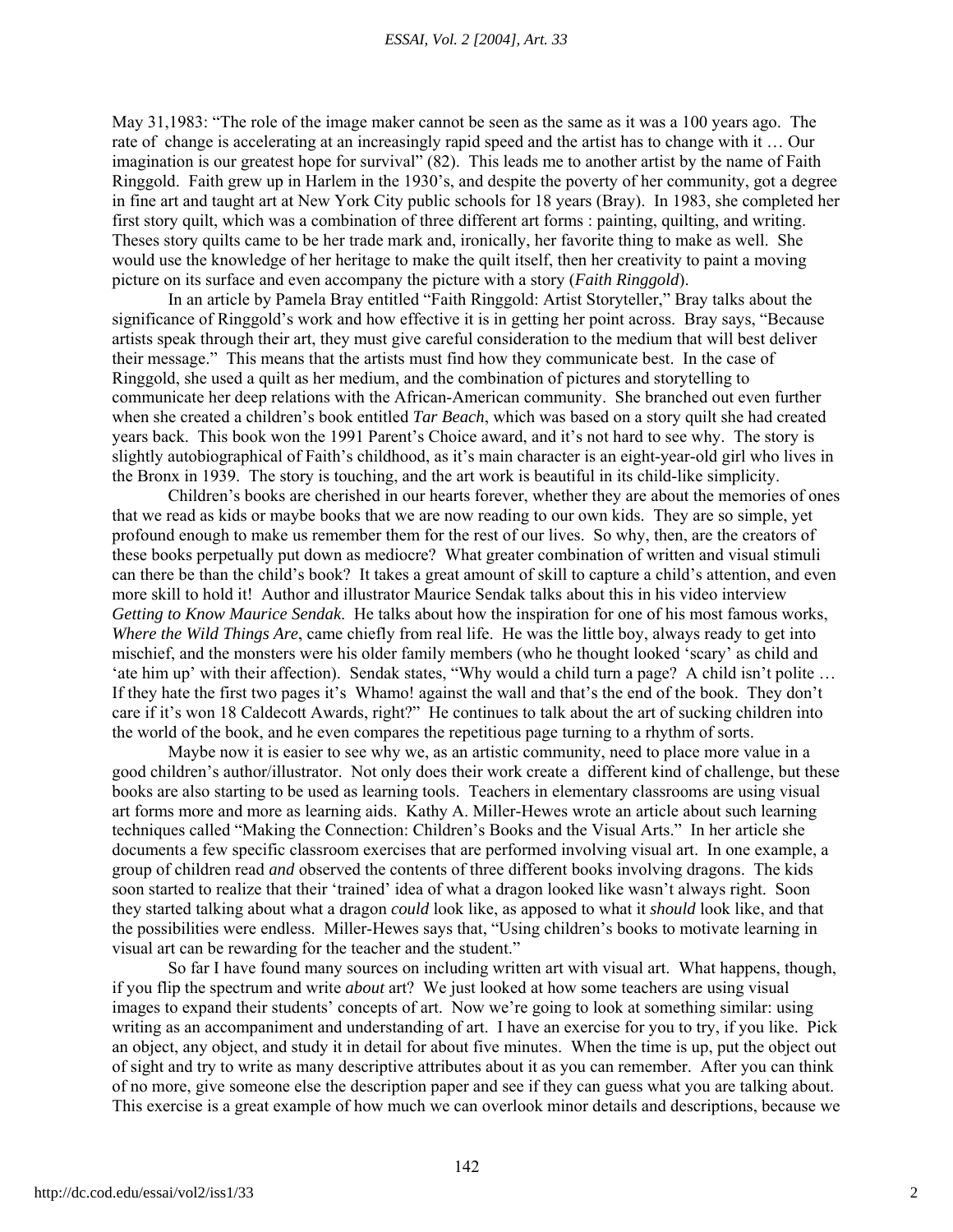feel them to be 'common knowledge.' Or maybe yet, we've just never opened our eyes to the world this way. The fact is, this is how the artist sees the world -- full of life and detail.

One teacher named Faith Zajicek wrote an article about having her students do such writing exercises. The article, entitled "Writing Through Art," mostly talked about different ways the teacher (Zajicek) incorporated both her backgrounds in English and Art. While the class she was teaching in the article was an art class, she made her students do many writing exercises to increase their awareness of detail as well as of their feelings about a particular art piece. I can understand this very well, as my painting teacher has had me keep a specific art log for a year now. I fill it with notes, ideas, descriptions, definitions, thoughts, feelings, journalings, even drawings and clip art. It is incredibly helpful to be able to look back and reflect on what I have written about my artistic experiences and endeavors, and it also helps me to get out my ideas so I can look at them from another perspective.

Zajicek also notes that having students write down what they have seen and learned helps them to retain and remember their new knowledge. She ends her article with a powerful statement that "Writing provides a unique form of artistic expression, and the pen and paper belong in the art class along with paint, and the brushes and the easel" (Zajicek). How far fetched is it then, to think that you could write something based on or inspired by art? Unknown to many outside of the art world, there are hundreds of examples of writers and poets who create their work from artistic work. A wonderful example is a book by John Updike, the renowned American author from Pennsylvania. Published in 1989, the book is titled *Just Looking* and consists of commentary, reflection, and related facts and stories about artists and the art they created.

One such story is about a famous woodprint from the mid-1790's titled *Catching Fireflies*. The story itself, called "Little Lightening," is about the memories that the art evoked in the author's mind, and how it seemingly brings him back to his own curios childhood behaviors (Updike 172-4). This is not surprising, considering Updike himself strongly feels that the writer's first impression is what he should in fact write (*John Updike*). It is as if he were a visual artist at heart, but instead of seeing something, being inspired, and drawing, he picks up the pen and *writes out* his idea or 'impression.' One such impression that he had a few years back was stated in a videotaped lecture. Updike said, "I saw *Snow White* when it was a new thing. ... This very powerful medium [the film], struck me with a force that I suppose TV and video have for today's impressionable young people" (*John Updike*).

Another example would be writer/painter Diana Chang and her poems about artists and their art. She was particularly interested in artists of the 'action' or 'expressionism' style of painting (Fink). As she saw it, these paintings were created through motion, and this reflected her thought process as well: in motion. In one of her poems, "Plunging into View," Chang compares the paint itself to words when she says, "Things move as verbs thrown and present and ranging way over there vigilant in the faintest whitened viridian air" (qtd. in Fink 9-21). These ideas can be seen in an article by Thomas Fink titled "Chang's 'Plunging Into View,' " as well as lines from the poem itself. Fink explores the ideas behind Chang's choice of work, as well as her delivery. As stated earlier, there are many more authors who have found their inspiration in art work. Chang herself painted as well as wrote. So why then are these two skills so closely related? Why is it that more and more artists are turning to multiple outlets for their creativity? Some say that a creative spirit knows no boundaries.

If there is one thing that can be said true about people who are very artistic, it is this: Everything they do, everything they see, breaks down into some form of art. When they are walking home from the store and look up at the beautiful sunset, they don't just think, "Wow, that's pretty." No! They have to analyze the color schemes, the way the light plays off the clouds, creating puffs of pink, salmon, and purple. They will notice the dramatic shadows that are created by the sinking sun, stretching in vastness across the street and seemingly swallowing houses whole. They will feel something, whether it is awe for this oh-so-common phenomenon that millions of people don't even care to notice, or it is sadness brought by the ending of another day, metaphorically bringing us closer to death. Maybe, they even will feel joy and rejoice that the silver moon has finally come out to play, and the spirits of the night dance in these new shadows. You think, breathe, eat, sleep, and dream art.

Keeping this concept in mind, why would you expect to limit themselves to only one form of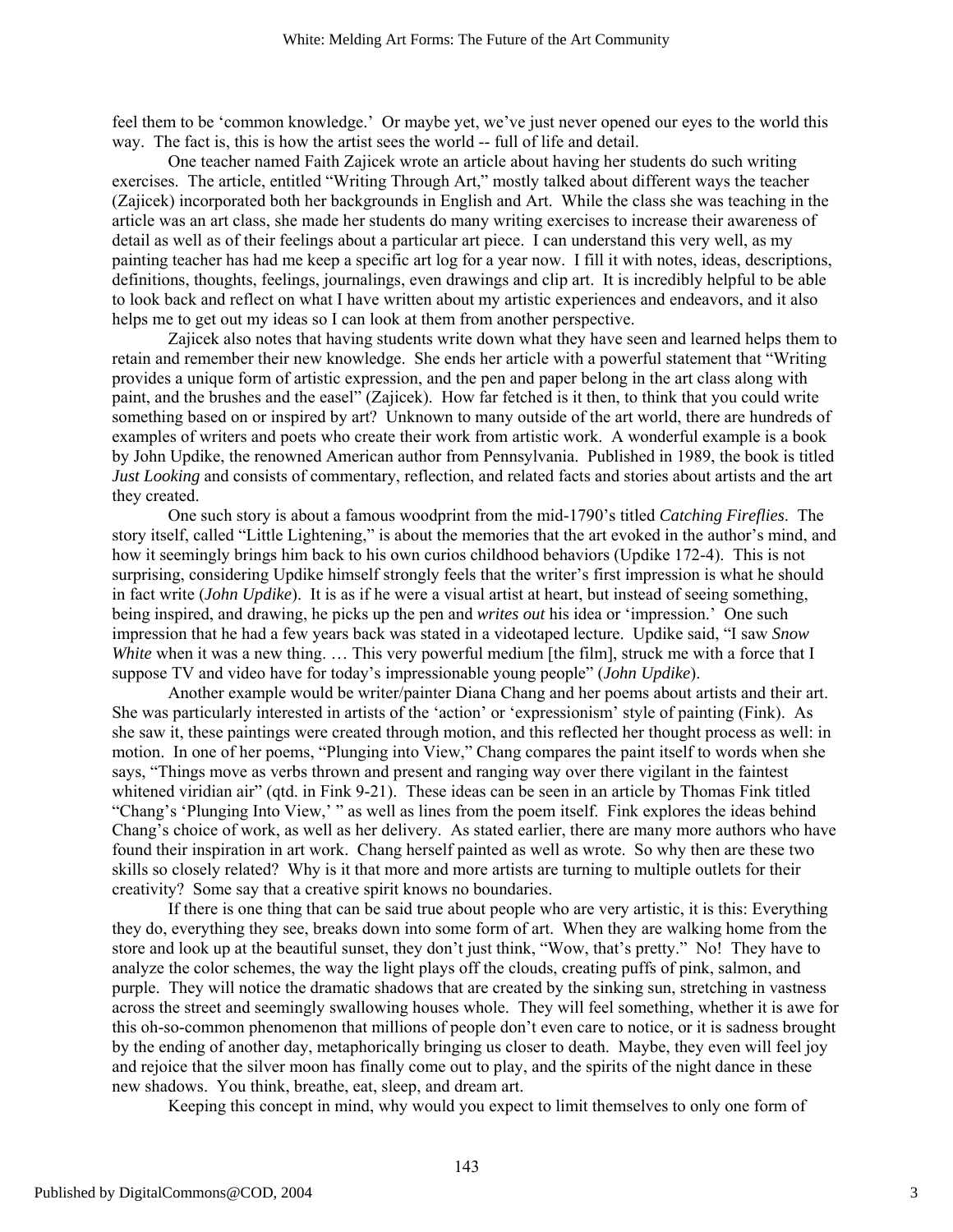medium? It should come purely by nature to long to express in various way. As described earlier about Faith Ringgold, we have to find the medium that suits our purpose best. For some things, they may be best sketched in fine charcoal, others needs to be sculpted and physically made. Some unspoken dialogues are best *put* to words, meaning certain feeling are best expressed in written form, maybe a poem or story. More and more people every day are figuring this out and finding it harder and harder to categorize themselves. It has become unnecessary to categorize ourseleves anymore; we are all just artists. Then, for those who feel they cannot create all they want themselves, they can team up to do collaborated work with other artists.

In about the late 1950's, these 'team-ups' were starting to become very popular. The general public was used to seeing artists work together on such things as public sculpture and murals, but this idea was a bit of a stretch to many. Many people thought that the combination of talents took away from the individual skill of an artists and that it was the individual skill that made it art in the first place! (Briker). So how then, they asked, was this 'team effort' to be considered art? Ten years or so passed and the media changed its tune. They learned to embrace the collaborated art forms as representative of a genre. Many of the collaborated art pieces of the 60's and 70's were political or radical in nature. Many of the artists would team up because they shared a certain view point about war, or government, or freedom for women and people of color. Others, well, they just shared common interests, but these ideas still represented anyone who shared the idea as well.

In an editorial written in *Art Journal* by Deborah Bricker Balken, called "Interactions Between Artists and Writers," she fights to support group art, saying that in no way does it take away from the value of the art. In fact, she believes that solo art is one-sided because it only displays the thought of one human. While she uses many good examples to support her case, there is one that struck me as meaningful. She talks about when William S. Burroughs and Bryon Gysin teamed up to make their 'cutups,' as they liked to call them. Both men argued that "…through the process of collaboration an anonymous and disembodied voice is created. This 'third mind,' as they refer to it, is the outgrowth of two egos working in conjunction." Thus the meaning or the personality of the piece is not lost at all. Quite the contrary, they say, a brand new personality is born, and it asks the reader/viewer to participate.

Another simple, yet great example can be found in the video tape Artists of America Series: *Anatomy of a Mural*. It is a documentary that follows the creation of an immense mural on the outside of a mission in New Mexico. The three artists involved are Carlos Larca, Manuel Villamor, and Betsy Miller Kusz, and they all came from different racial and religious backgrounds. They all agree that they want the mural to be for the community, meaning it should appeal and speak to the community (*Anatomy*). Kunsz says that the mural must engage the community and draw attention to itself. It is "…not light or sentimental or sweet or neighborly, but a statement of great importance out on the street" (qtd. in *Anatomy*). While their medium for communication is mainly through semiotics, it makes communication just the same. In fact, the mural most definitely benefited from the three different view points of the world held by the three different artists.

After having looked at many different career options, ranging from formal art to children's books to formal writing, we can start to gather that it is not the limit of career options that are to be worried about. While I have mainly explored these few, there are other big name jobs on the market today that incorporate multiple talents. Some of these things might be comic books, web design, graphic arts, even advertising. The winds of change are blowing, and our human race is consistently changing its opinions and ideas of what art is. More and more artists are branching out to new things every day. As far as the success rate of these individuals goes, the proof is in the pudding. There is a very popular set of reference books called the *Who's Who* series. If you take the time to look in the most recent edition (2003-04) of the *Who's Who in American Art,* you would find some very interesting information. Not only is it a basic guide to every Tom, Dick and Jane who's out there making it happen in the art world, but it also gives you brief facts about the artist as well.

Included you might find listing of gallery shows, private shows, public work, even sold work (*Who's Who* vi). This book easily contains thousands of working artists, and because they *are in fact working*, you have to imagine that they have found a way to be successful. It did not take me long to see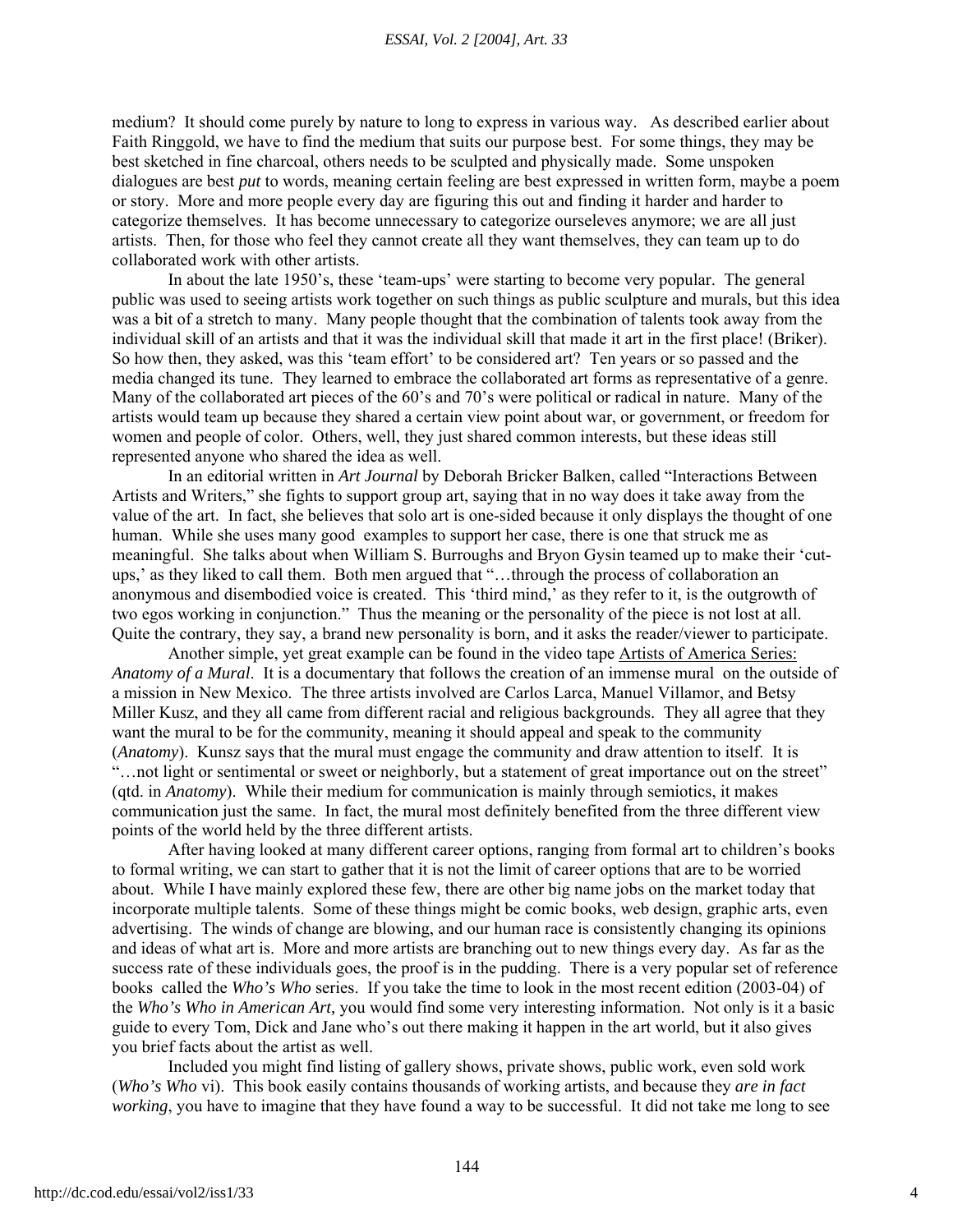a very distinct trend: collaboration. As well as stating facts, the books tells you what the artist is known for, or what their trade is. Almost half of the artists included bore more than one title, so they are known for more than one trade. In the first 17 pages alone, I counted five painter/writers, all with big lists of work and shows they had done. This is proof of the wide variety at which art can be used, bought, and sold.

There is another great book entitled *The Artist Almanac*, and it is a listing of thousands of different business that are looking for various art work. These business include corporate offices, publishing houses, magazine companies, advertisement companies, small businesses, restaurants, government offices, and the list goes on. All of these people are looking for various forms of artwork, from decorative sculpture to fine book illustration. The point is, there is obviously not a lack of work, nor lack of career options. So how does the future of the art market look? I think it looks absolutely promising and fantastic, full of possibilities and new horizons.

Whether I choose to write, paint, illustrate or combine them all, the future seems open to me. Technology may be taking over many branches of the job market, but a computer cannot be creative, or have an opinion. A machine cannot reinvent itself to be better. It is the human that must constantly strive to change and make things better. This is why the artist may be starving, but she is never out of demand. We have looked at possible career paths, and the people that fill them. By using specific examples of artists like Faith Ringgold and Keith Haring, I hope you can have a better understanding of how the art works, and why. I've even shown you how these different art forms can affect people, as how the children's books can affect learning and group art affects a genre.

The melding of art forms is indeed a special skill, one that we should be teaching more and more, just as Miller-Hewes did with her students. If we cut art out of our culture, or label it as something that is only for 'upper class' society, we are only shorting ourselves. The art community helps to round out the world, as if it were the balance between conscious and subconscious. I don't expect everyone to agree with me, for many are quick to scorn any

art-related career as 'fake' or 'trivial.' You have to wonder, though: "What would the world be without art?" What would the world be without the art community to constantly push the barriers on what is considered art? Hopefully, we'll never find out.

Works Cited

- Artist of America Series: Anatomy of a Mural. Rick Goldsmith. Videorecdoring. Chip Taylor Communications, 1993.
- Bray, Pamela. "Faith Ringgold: Artist-Storyteller." School Arts 88.4 (May 1989): 23(4). Expanded Academica ASAP. Infotrac. COD School Lib. 12 July 2004.
- Briker Balken, Debra. "Interactions Between Artists and Writers." Art Journal 52.4 (Winter 1993): 16(2). Expanded Academics ASAP. Infotrac. COD School Lib. 12 July 2004.
- Drawing the Line: A Portrait of Keith Haring. Dir.Elisabeth Aubert. Nar.Gina Belafonte. Videocasstte. Kulture International Films, 1989.

Faith Ringgold: The Last Story Quilt. Dir. David Irving. Nar. Lowery Sims. Videocassette. Home Vision, 1991.

Fanning, Eileen, Alison C.McGowan,eds. Who's Who in American Art. 25<sup>th</sup> ed. New Providence. NJ: Maquis Who's Who, 2003.

Fink, Thomas. "Chang's 'Plunging Into View'." The Explicator 55.3 (Spring 1997):

175(3). Expanded Academics ASAP. Infotrac. COD School Lib. 12 July 2004. Haring, Keith. Keith Haring Journals. Eds. Julia Gruen, et al. New York: Penguin Books, 1996.